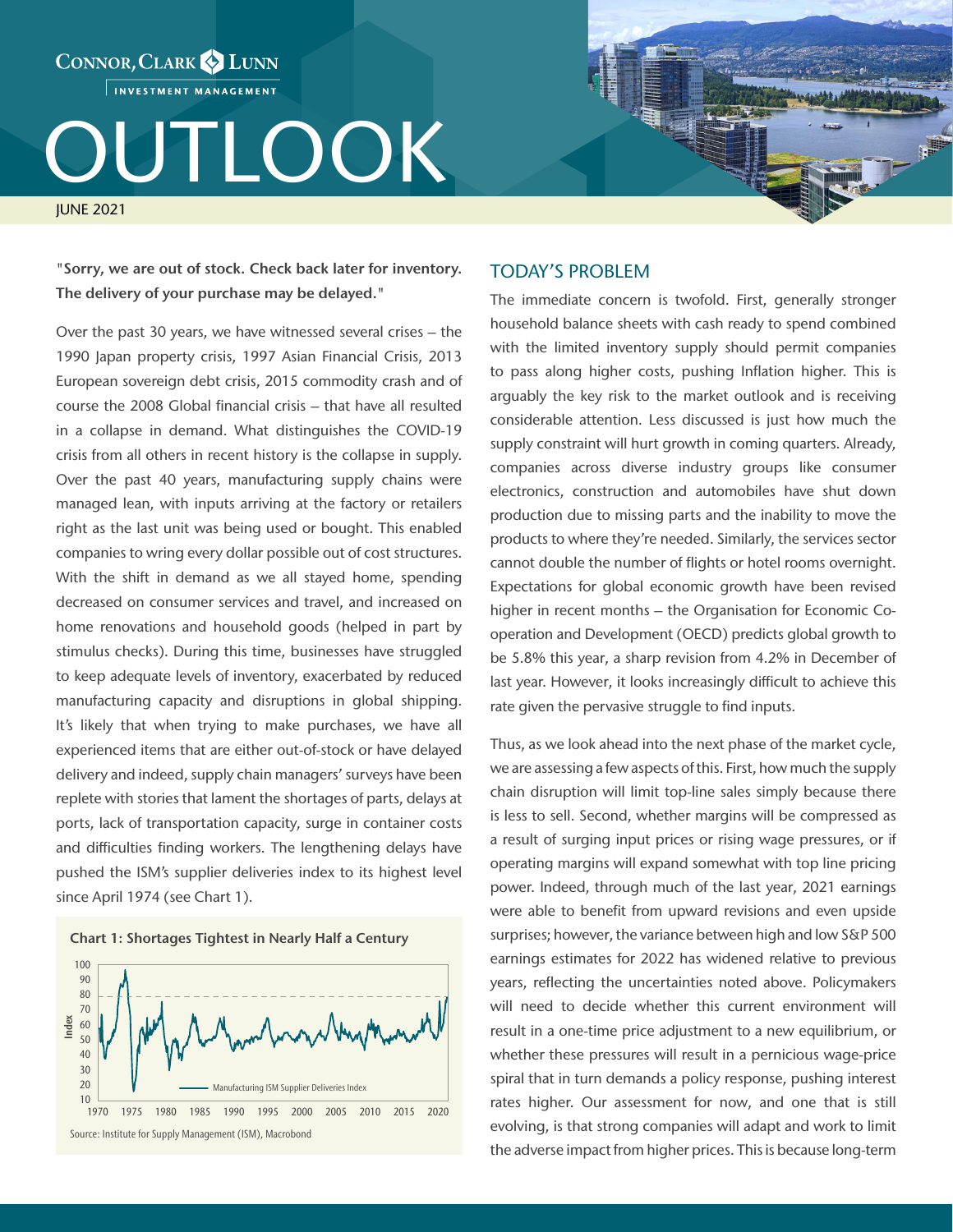inflation expectations, after decades of low and stable prices, are very strongly anchored. And while there is a labour shortage currently, there is also a large pool of workers; approximately 7 million people in the US and 570,000 in Canada remain out of work compared to February 2020 and are able to pick up some slack once the economy fully normalizes.

# TOMORROW'S BENEFIT

In the long run, however, all this leads us to believe that there could be a positive outcome from this problem. In a world of high debt levels, with governments, businesses and households all piling on debt, it will be critical to keep servicing costs affordable and at the same time creating the conditions for strong growth in both output and incomes. All this is served by productivity enhancements, which helps to keep activity strong, profits solid and the job market robust all without generating inflation. That happens when businesses can allocate resources to investing in creating capacity and there is no better incentive for firms to invest in their businesses than the combination of sustained demand, low financing costs, the prospect for higher selling prices, and in Canada's case, cheaper imported machinery and equipment due to the relatively strong Canadian dollar.





This matters, especially in Canada. The housing market's strength has pulled a lot of growth away from other sectors. For the first time in history, investment in the housing stock as a per cent of GDP, has exceeded that of business investment (see Chart 2). This implies a lot of room for companies to invest and raise their capacity and indeed, businesses look well on their way compared to historical recoveries (see Chart 3). This also appears to be occurring outside of Canada. The Economist magazine looked at the biggest 25 non-financial firms in the S&P500 and found that expectations for capex in 2021 have risen by 10% in the past year. The US Federal Reserve's regional manufacturing surveys ask about investment intentions and the composite of these has also hit a 3-year high (see Chart 4). Secular trends are also lining up, including aggressively pursuing de-carbonizing energy sources, securing redundant supply, engaging in cybersecurity, and fiscal infrastructure packages. We are encouraged by all these developments, as we move through this early cycle environment.





## CAPITAL MARKETS

For the first time since the recovery took hold, economic results this past month have disappointed relative to expectations. The economy is operating at a high level, but data from housing, employment, durable goods orders, industrial production and retail sales all appear to be leveling off. At the same time, inflation metrics have universally surprised to the upside. For the month of May as a whole, the MSCI All Country World Index increased 1.1%, the S&P 500 ended 0.7% higher, while the S&P/TSX Composite rose 3.4%, and did manage to hit a new all-time high near the end of the month. Even as the growth and inflation backdrop became less favourable, equities benefited from a continued strong earnings season. Commodity prices also had another strong month with silver, gold, copper and oil all rising. As a result, materials and energy were the top